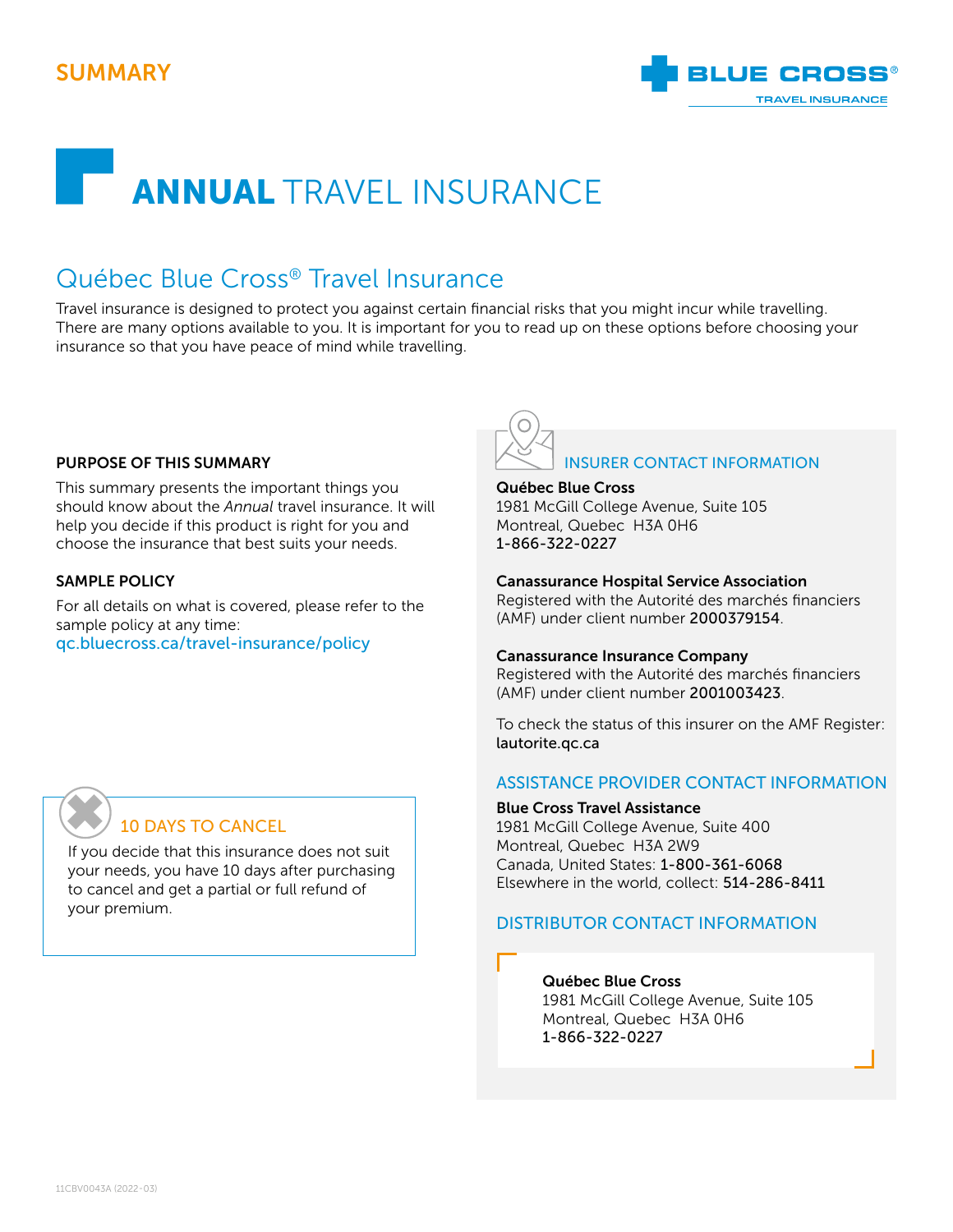## WHAT IS ANNUAL TRAVEL INSURANCE

*Annual* travel insurance covers you for all trips outside your province of residence, as long as the length of each trip does not exceed the maximum stay you have chosen from the per-trip maximum durations proposed: 4, 8, 17, 31, 60, 90, 120, 150 or 180 days.

## Who can be insured

- Canadian residents covered by a public health insurance plan for the entire duration of the trip.
- Individuals 85 years old or under: for 4, 8, 17, 31, 60, 90 or 120-day maximum stays.
- Individuals 80 years of age or under: for 150 or 180-day maximum stays.

## Solutions tailored to your needs

Do you need medical insurance that covers you in the event of an illness or accident? Do you need trip cancellation or interruption coverage because you incurred non-refundable travel expenses before leaving?

There are several options available to you, and it is important that you fully understand the advantages of each one.

|                                   | <b>OPTION 1</b><br>Emergency<br><b>Medical Care</b> | <b>OPTION 2</b><br>Package Option<br>(no Emergency Medical Care) | <b>OPTION 3</b><br>All-inclusive |
|-----------------------------------|-----------------------------------------------------|------------------------------------------------------------------|----------------------------------|
| <b>Emergency Medical Care</b>     |                                                     |                                                                  |                                  |
| Trip Cancellation or Interruption |                                                     |                                                                  |                                  |
| Accidental Death or Dismemberment |                                                     |                                                                  |                                  |
| Baggage                           |                                                     |                                                                  |                                  |

## Beginning and end of coverage

| Coverage                                                                       | <b>Beginning of coverage</b>                                                                                                                           | <b>End of coverage</b>                                                                                                                          |
|--------------------------------------------------------------------------------|--------------------------------------------------------------------------------------------------------------------------------------------------------|-------------------------------------------------------------------------------------------------------------------------------------------------|
| <b>Emergency Medical Care</b><br>Accidental Death and Dismemberment<br>Baggage | On the last of the following dates:<br>• Effective date of contract,<br>or<br>• Departure date of the trip.                                            | On the first of the following dates:<br>• Contract expiry date, or<br>• Return date of the trip, whether<br>the return is planned or premature. |
| Trip Cancellation or Interruption                                              | On the last of the following dates:<br>• Purchase date of contract, or<br>• Date of first non-refundable deposit<br>for trip or transportation ticket. | On the first of the following dates:<br>• Contract expiry date, or<br>• Return date of the trip, whether<br>the return is planned or premature. |



If one of your trips exceeds the maximum stay of your *Annual*, you must contact your distributor before leaving or before the last covered day of your maximum stay duration, at the latest.



- Make sure that you and everyone you wish to insure meet all the eligibility criteria for the insurance. For further information, please refer to the policy, page 3.
- Do not hesitate to contact your distributor if you have any questions or doubts.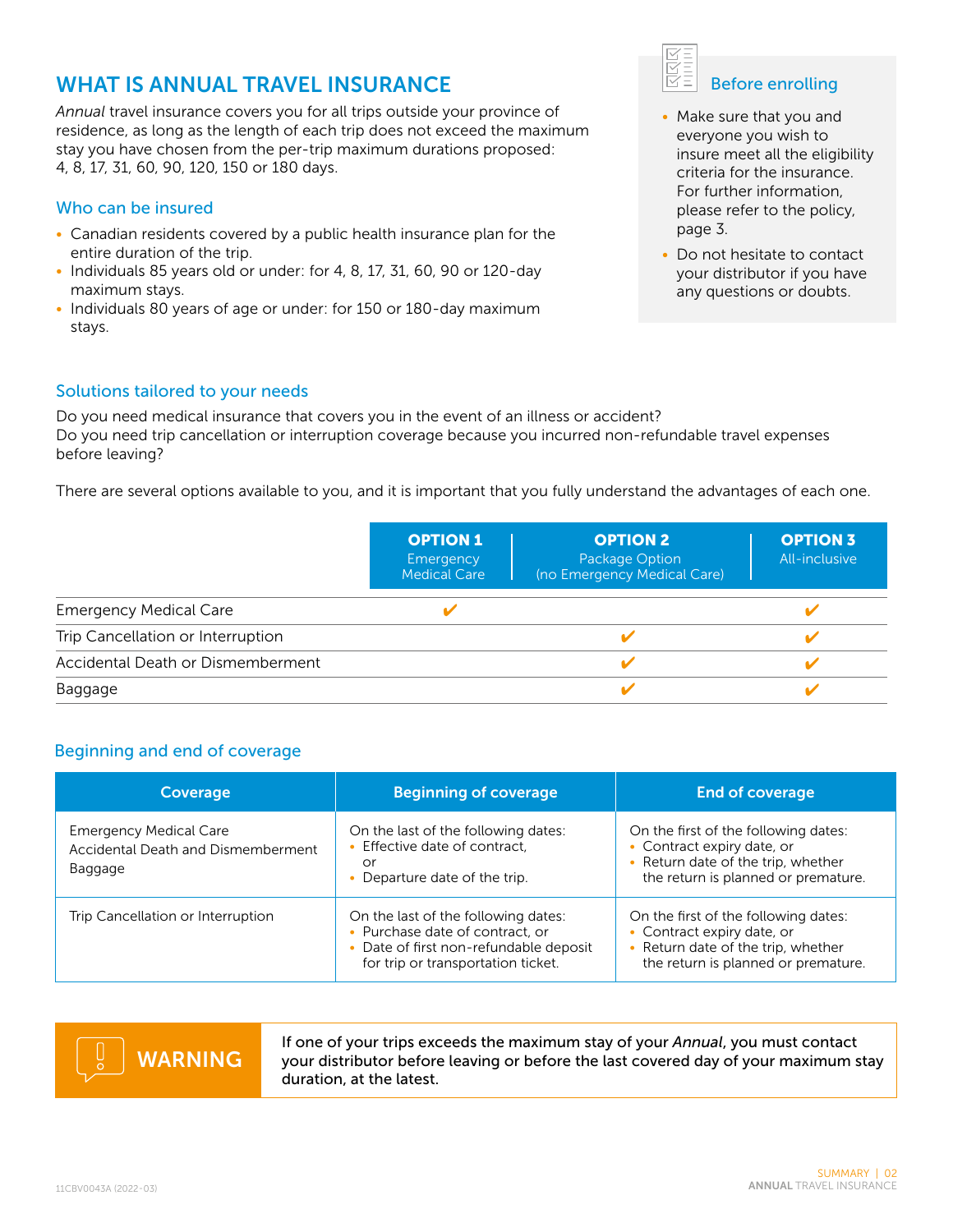## **COVERAGES**

| Coverage                                                                                                                                                                                             | <b>Description</b>                                                                                                                                                                                         | Maximum coverage per trip                                                                                 |
|------------------------------------------------------------------------------------------------------------------------------------------------------------------------------------------------------|------------------------------------------------------------------------------------------------------------------------------------------------------------------------------------------------------------|-----------------------------------------------------------------------------------------------------------|
| <b>Emergency Medical Care</b><br>> Hospitalization, medical and<br>paramedical expenses<br>> Transportation and repatriation<br>expenses<br>> Subsistence allowance<br>> Medical follow-up in Canada | Reimburses expenses incurred<br>following an emergency resulting<br>from an accident or illness while<br>travelling.                                                                                       | \$5,000,000                                                                                               |
| <b>Trip Cancellation or Interruption</b>                                                                                                                                                             | Reimburses non-refundable travel<br>expenses paid in advance when you<br>or your travelling companion need<br>to cancel, change or interrupt your<br>trip due to certain serious and<br>unexpected events. | Before the trip: your choice between<br>\$1,500, \$2,00, \$2,500 or \$5,000<br>During the trip: unlimited |
| <b>Accidental Death and</b><br><b>Dismemberment</b>                                                                                                                                                  | Covers you in case of death or loss<br>of use of one or more limbs resulting<br>from an accident sustained during<br>the trip.                                                                             | \$300,000, depending on age<br>and circumstances                                                          |
| <b>Baggage</b>                                                                                                                                                                                       | Covers you for delayed, lost, stolen or<br>damaged baggage during your trip.                                                                                                                               | \$1,500                                                                                                   |

## There are maximum amounts based on the type of expenses incurred. For example, for the subsistence allowance under the Emergency Medical Care coverage, we will reimburse \$300 per day, up to a maximum of \$3,000.

For further information, please refer to the policy:

| <b>SOLUTE</b> Emergency Medical Care | pages 9-14 Accidental Death or Dismemberment  pages 25-26 |             |
|--------------------------------------|-----------------------------------------------------------|-------------|
|                                      |                                                           | pages 28-29 |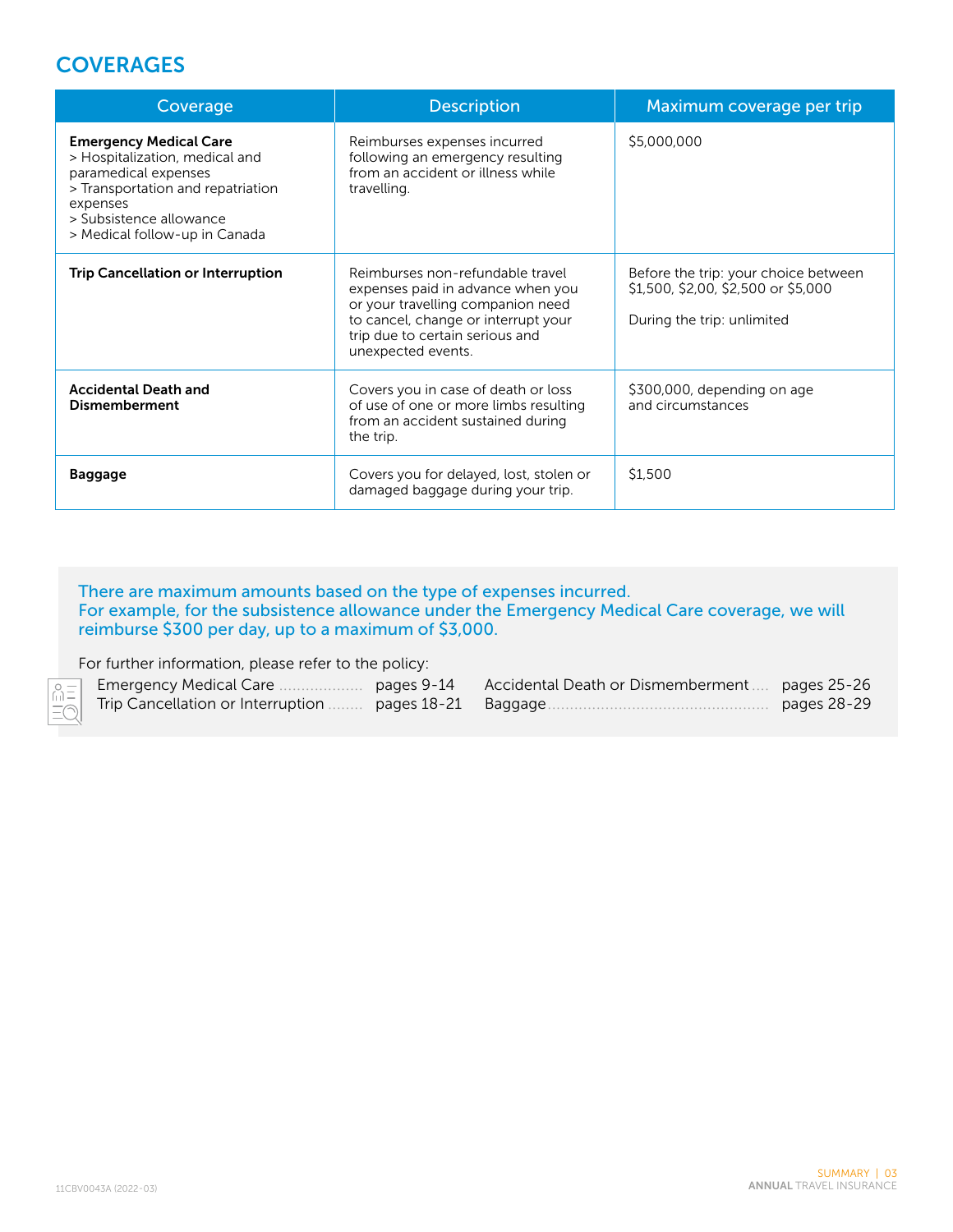## TRAVEL ASSISTANCE



## BLUE CROSS TRAVEL ASSISTANCE 24/7 assistance, worldwide

#### Medical assistance

- Recommendation of a medical facility that dispenses the best care for your condition
- Follow-up of medical file by our health professionals
- Repatriation planning

#### General assistance

- Communication with the embassy and/or your financial institution in the event of loss or theft of documents
- Interpretation services to be able to communicate with the resource persons on site

## IMPORTANT

When there is an incident, you must contact Blue Cross Travel Assistance otherwise benefits may be refused.

This way, Blue Cross Travel Assistance will be able to:

- Direct you to an appropriate medical facility
- Confirm your coverage
- Coordinate the payment, whenever possible
- Send you the forms to be completed

# WARNING

#### Exclusions

All coverages include exclusions and limits. It is important to know what they are before purchasing the insurance.

### Pre-existing medical conditions

Exclusions for pre-existing medical conditions apply based on:

- Your age
- The duration of the maximum stay selected
- The coverages included in your contract
- The answers to the health declaration, if applicable

Please refer to the following pages of the policy for further information.

 $\sqrt{2}$  $\equiv$ 

### Other exclusions

The policy also includes other exclusions specific to each coverage. Below are a few examples, but please refer to your own insurance policy for a complete list of applicable exclusions.

• Pregnancy, delivery or complications during the 9 weeks preceding or following the expected date of delivery

• Participation in certain sports or activities

- Abuse of prescription drugs or alcohol, or use of drugs
- Criminal act
- Act of war and civil unrest

- Suicide and self-inflicted injury
	- Before leaving, check your insurance policy for the complete list of exclusions.

| $\mathbb{R}$ Accidental Death and Dismemberment  page 27 |  |
|----------------------------------------------------------|--|
|                                                          |  |